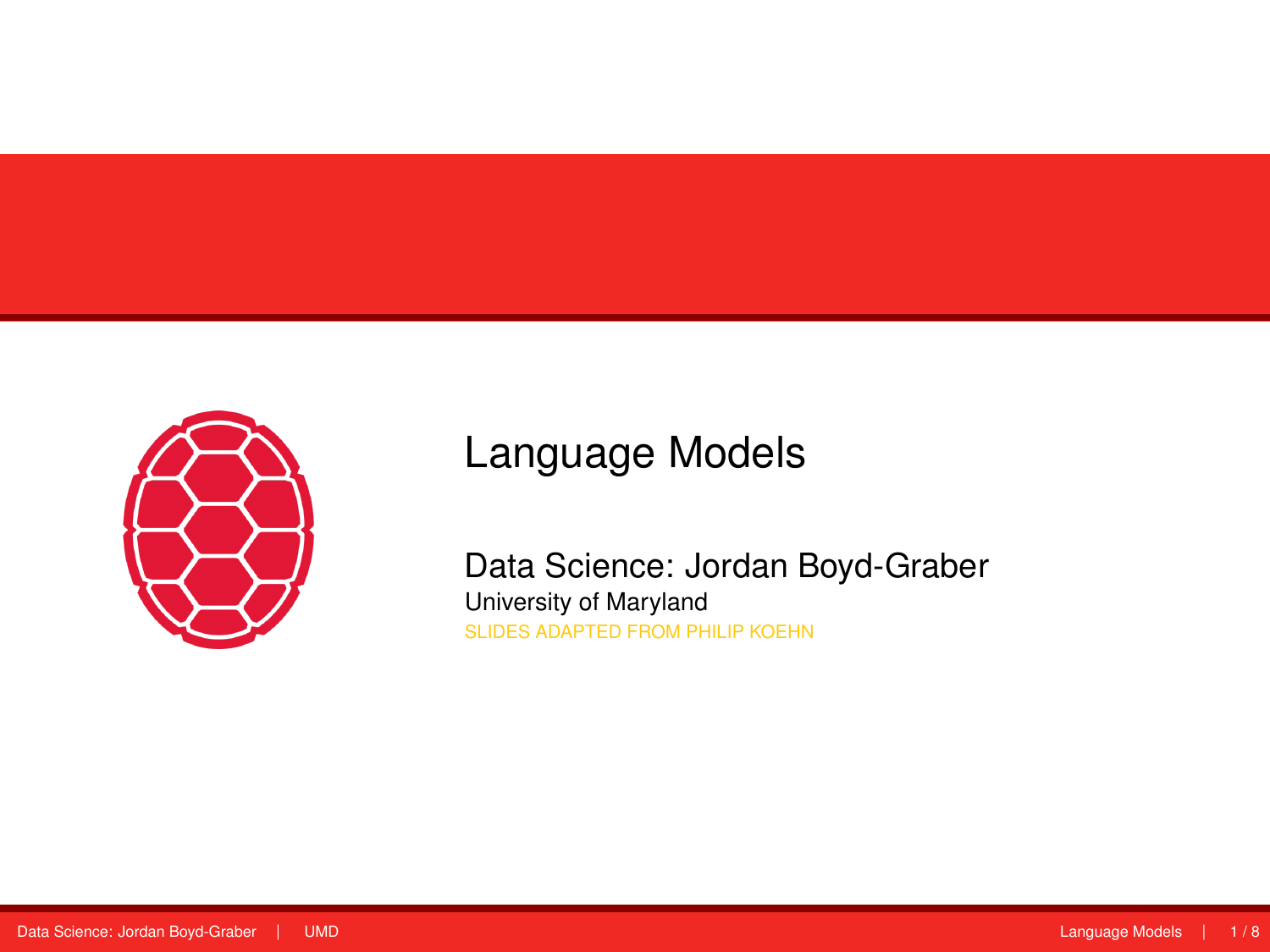## **Language models**

- **Language models** answer the question: How likely is a string of English words good English?
- Autocomplete on phones and websearch
- Creating English-looking documents
- Very common in machine translation systems
	- $\Box$  Help with reordering / style

 $p_{\text{lm}}$ (the house is small) >  $p_{\text{lm}}$ (small the is house)

 $\Box$  Help with word choice

```
p_{lm}(I am going home) > p_{lm}(I am going house)
```
Use **conditional probabilities**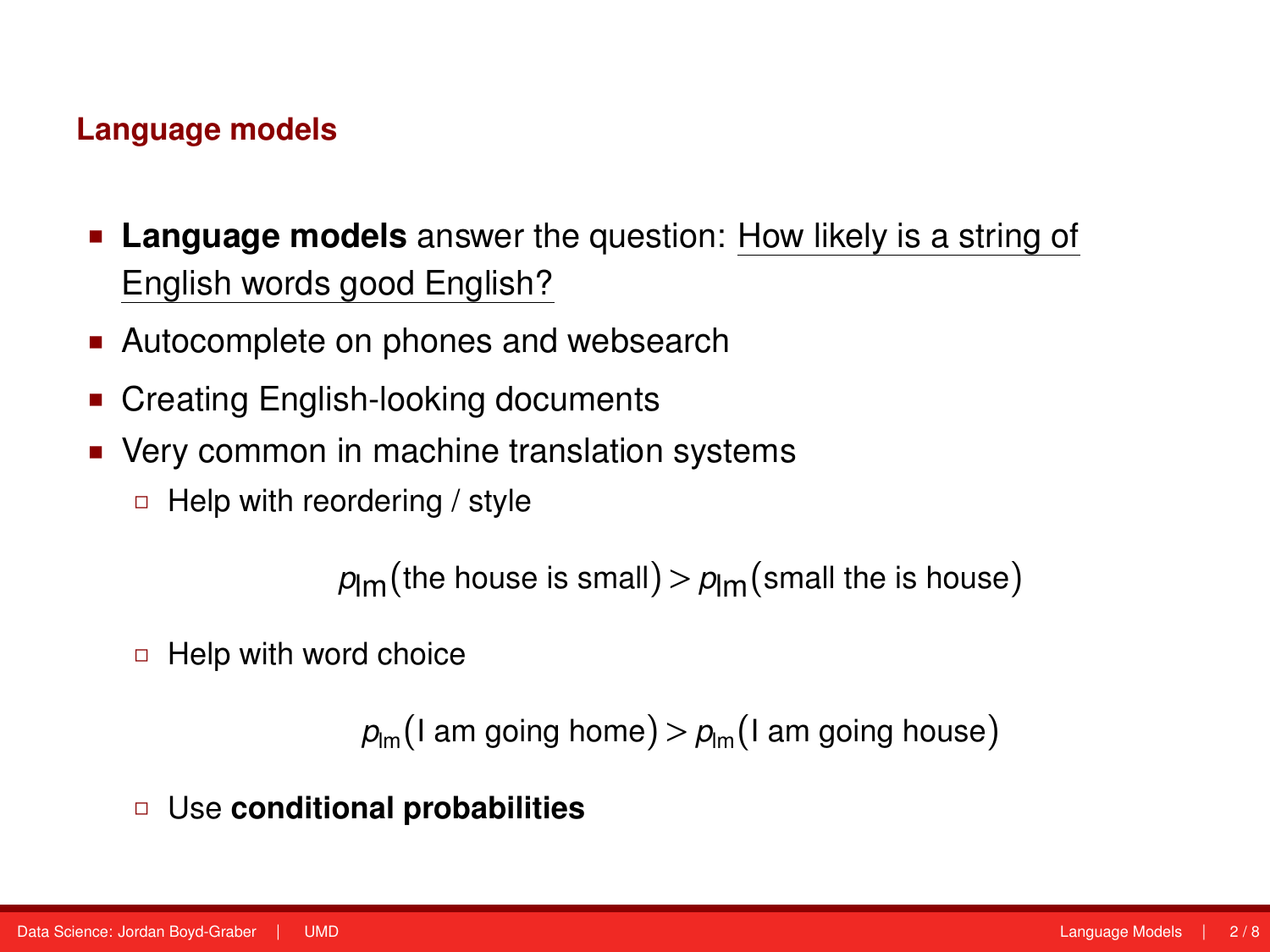#### **N-Gram Language Models**

- **•** Given: a string of English words  $W = w_1, w_2, w_3, ..., w_n$
- Question: what is  $p(W)$ ?
- Sparse data: Many good English sentences will not have been seen before
- $\rightarrow$  Decomposing  $p(W)$  using the chain rule:

$$
p(w_1, w_2, w_3, ..., w_n) =
$$
  
 
$$
p(w_1) p(w_2|w_1) p(w_3|w_1, w_2) ... p(w_n|w_1, w_2, ... w_{n-1})
$$

(not much gained yet,  $p(w_n|w_1, w_2,...w_{n-1})$  is equally sparse)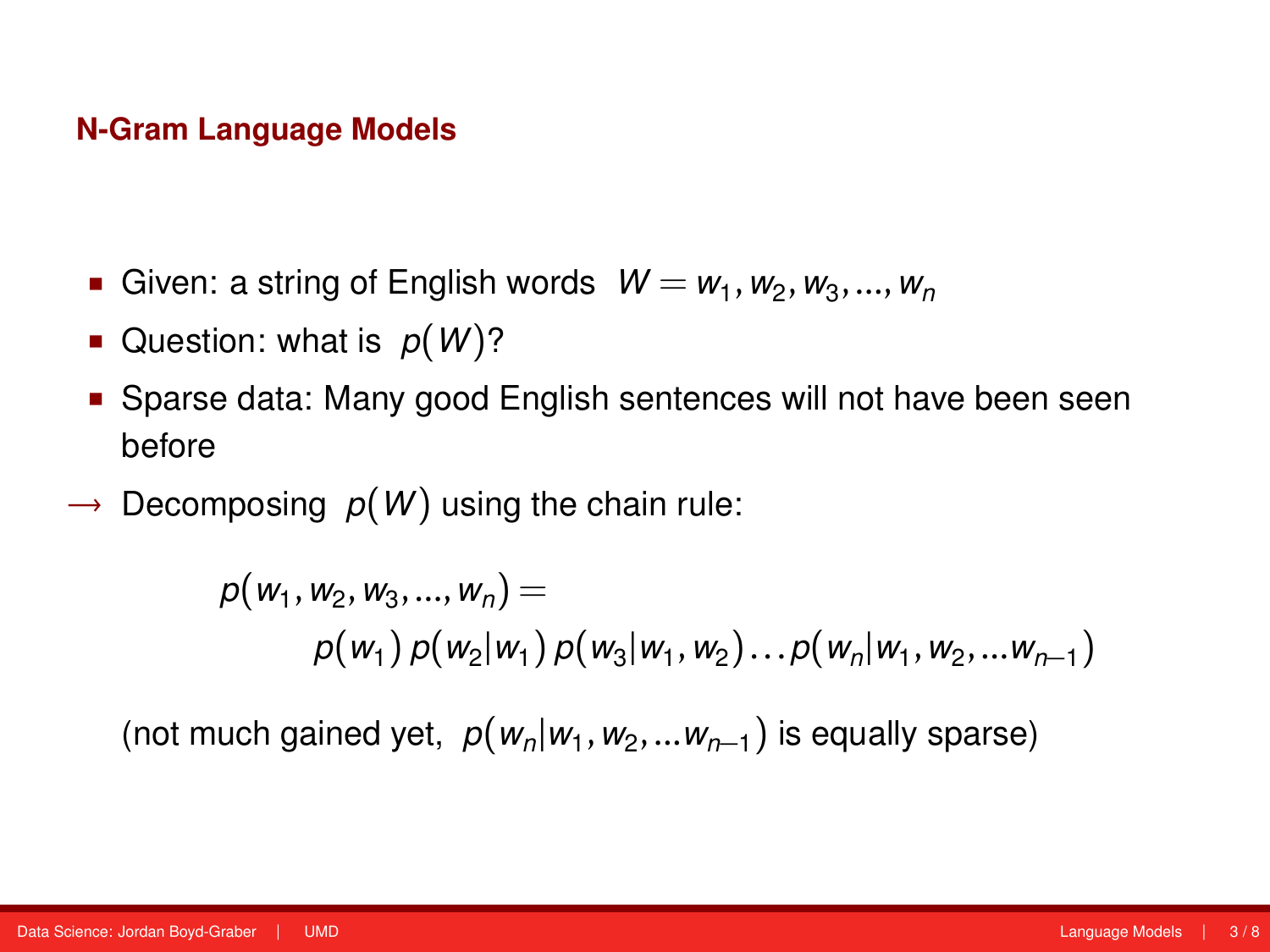## **Markov Chain**

## **Markov independence assumption**:

- $\Box$  only previous history matters
- $\Box$  limited memory: only last *k* words are included in history (older words less relevant)
- → *k***th order Markov model**
- For instance 2-gram language model:

$$
p(w_1, w_2, w_3, ..., w_n) \simeq p(w_1) p(w_2|w_1) p(w_3|w_2)...p(w_n|w_{n-1})
$$

- What is conditioned on, here *wi*−<sup>1</sup> is called the **history**
- How do we estimate these probabilities?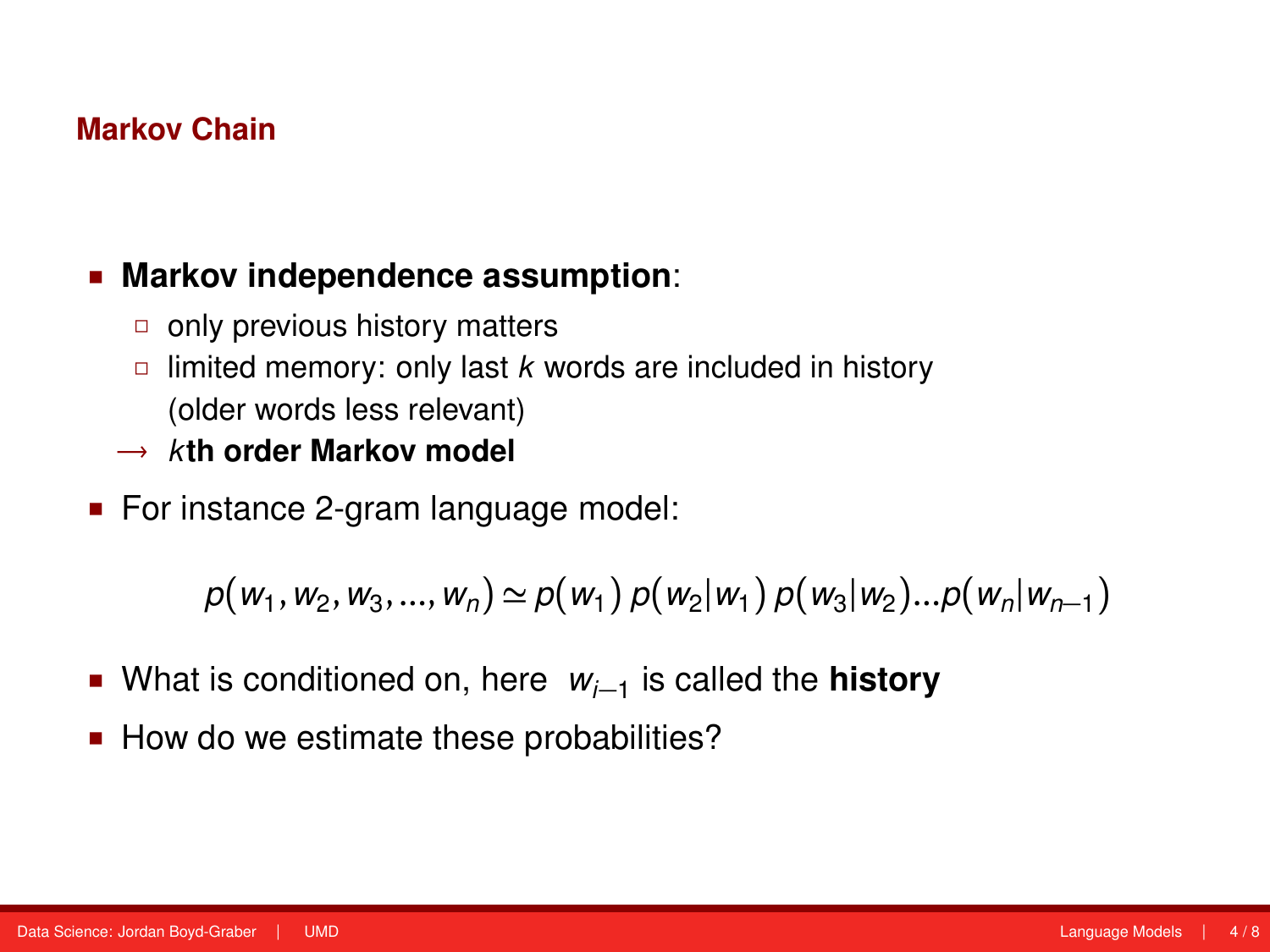**How do we estimate a probability?**

Suppose we want to estimate  $P(w_n = "home" | h = g \circ).$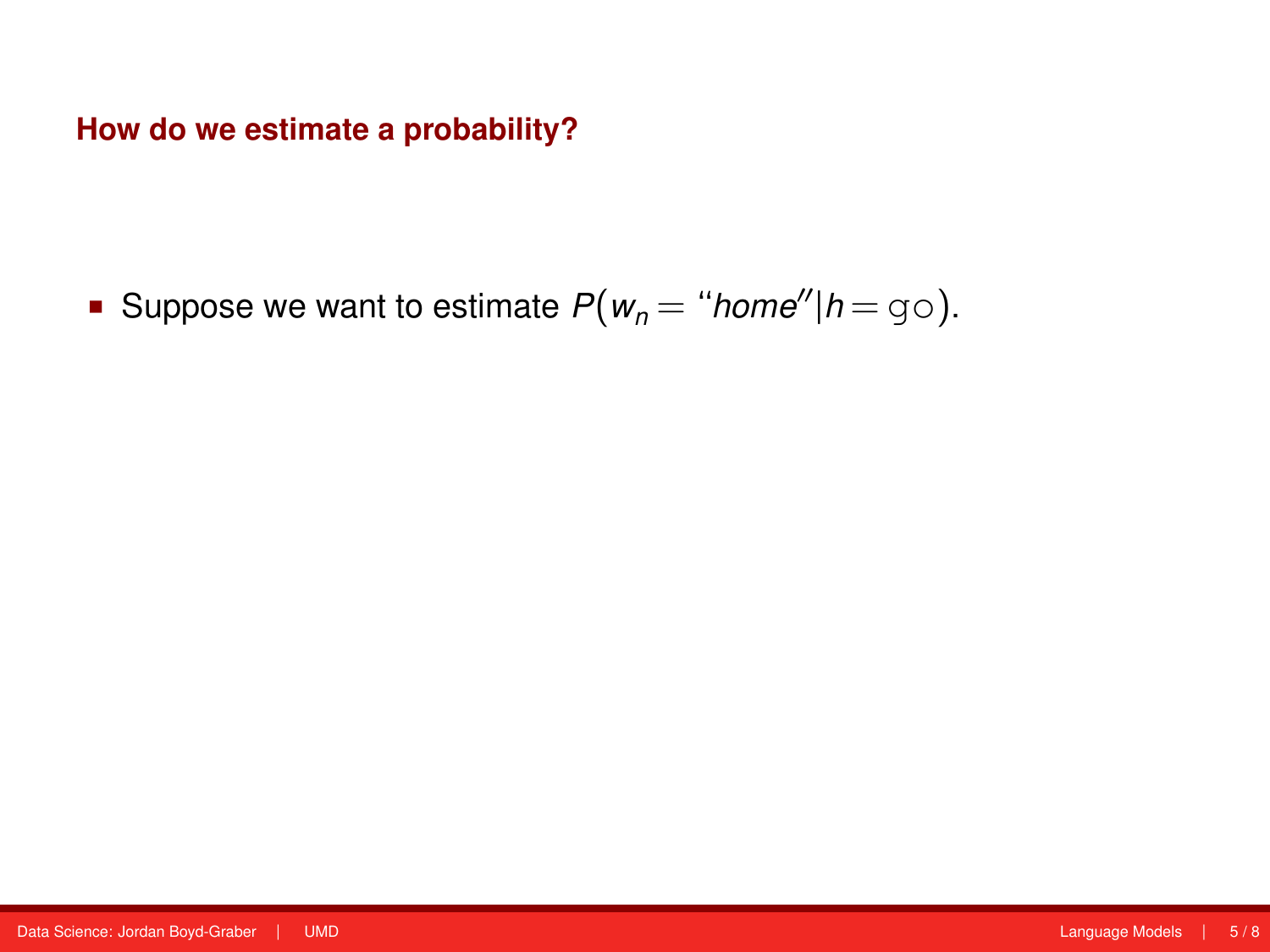## **How do we estimate a probability?**

Suppose we want to estimate  $P(w_n = "home" | h = g \circ).$ 

| home  | home | bia | with | to    |
|-------|------|-----|------|-------|
| big   | with | to  | and  | money |
| and   | home | bia | and  | home  |
| money | home | and | bia  | to    |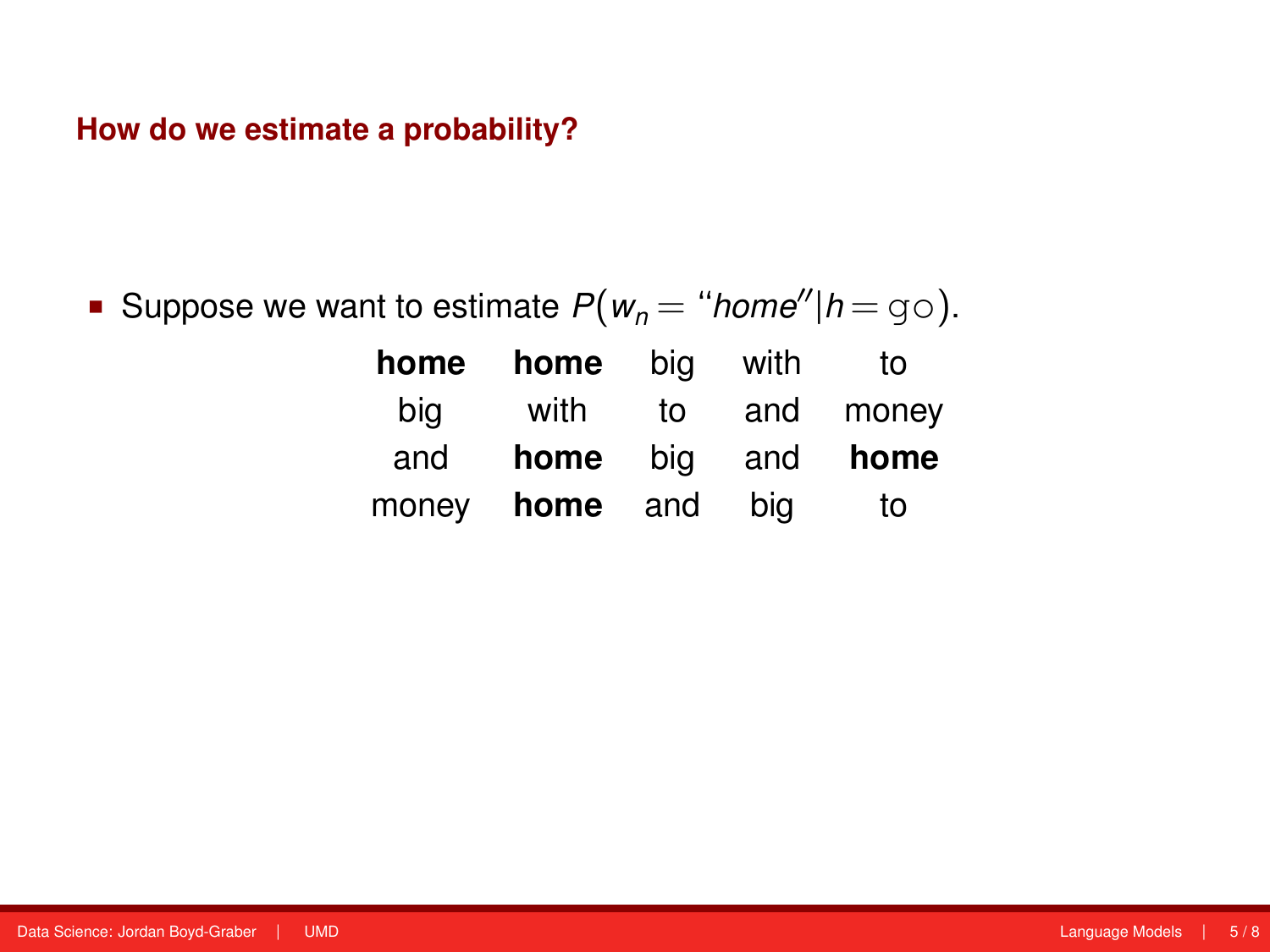#### **How do we estimate a probability?**

Suppose we want to estimate  $P(w_n = "home''|h = q_0)$ .

| home | <b>home</b> big       |    | with | to                |
|------|-----------------------|----|------|-------------------|
| big  | with                  | to |      | and money         |
| and  |                       |    |      | home big and home |
|      | money <b>home</b> and |    | bia  | to                |

Maximum likelihood (ML) estimate of the probability is:

$$
\hat{\theta}_i = \frac{n_i}{\sum_k n_k} \tag{1}
$$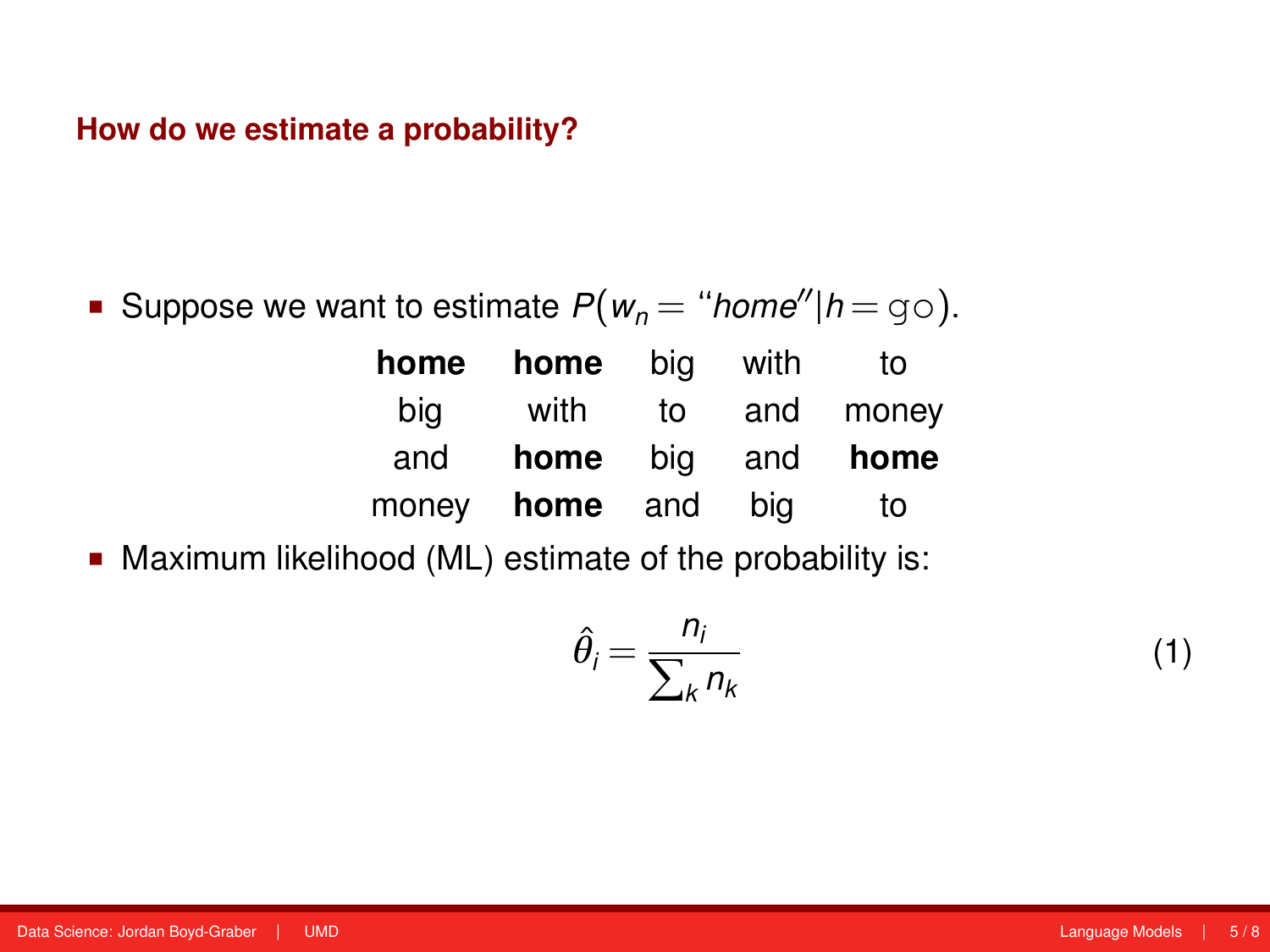#### **Example: 3-Gram**

Counts for trigrams and estimated word probabilities

| word         | c.  | prob. |
|--------------|-----|-------|
| <b>Cross</b> | 123 | 0.547 |
| tape         | 31  | 0.138 |
| army         | 9   | 0.040 |
| card         |     | 0.031 |
|              | 5   | 0.022 |

**the red** (total: 225)

- 225 trigrams in the Europarl corpus start with **the red**
- 123 of them end with **cross**
- $\rightarrow$  maximum likelihood probability is  $\frac{123}{225}$  = 0.547.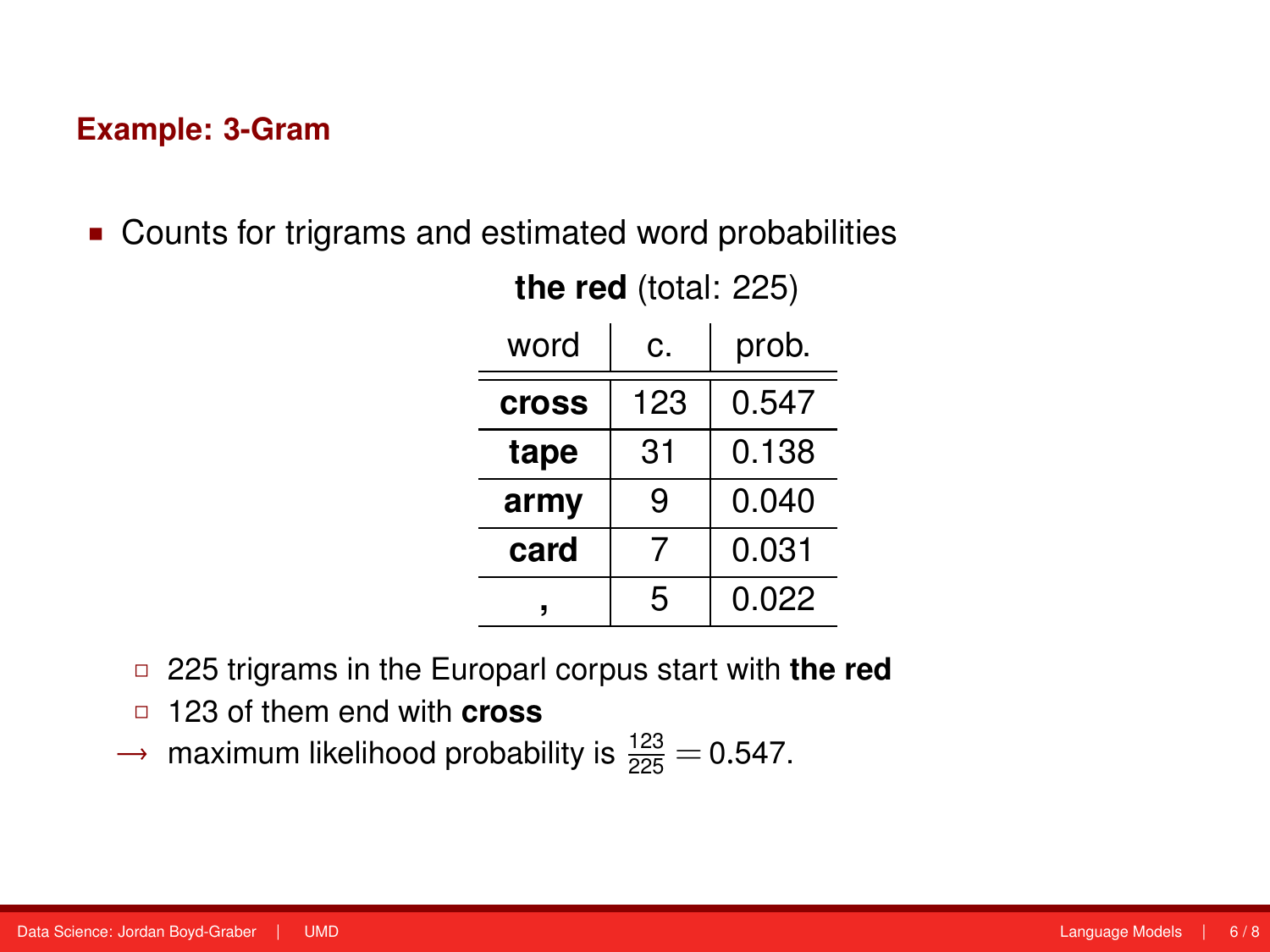#### **Example: 3-Gram**

Counts for trigrams and estimated word probabilities

| word         | c.  | prob. |
|--------------|-----|-------|
| <b>Cross</b> | 123 | 0.547 |
| tape         | 31  | 0.138 |
| army         | 9   | 0.040 |
| card         |     | 0.031 |
|              | 5   | 0.022 |

**the red** (total: 225)

- 225 trigrams in the Europarl corpus start with **the red**
- 123 of them end with **cross**
- $\rightarrow$  maximum likelihood probability is  $\frac{123}{225}$  = 0.547.
- $\blacksquare$  Is this reasonable?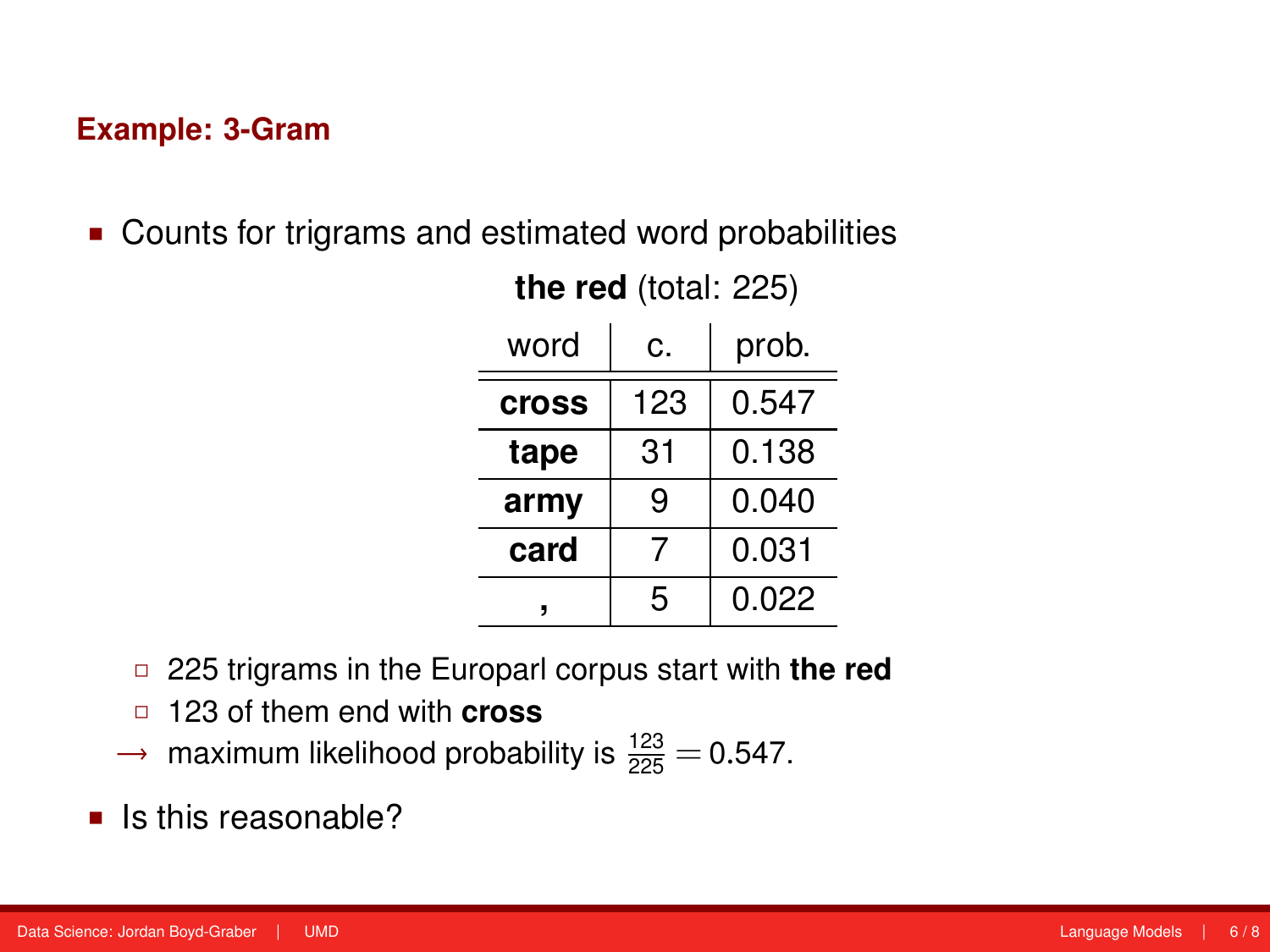#### **The problem with maximum likelihood estimates: Zeros**

If there were no occurrences of "bageling" in a history go, we'd get a zero estimate:

$$
\hat{P}(\text{ "bageling"} | \text{ go}) = \frac{\tau_{\text{go, "bageling"}}}{\sum_{w' \in V} \tau_{\text{go},w'}} = 0
$$

- $\blacksquare \rightarrow$  We will get  $P(q \circ | d) = 0$  for any sentence that contains go bageling!
- Zero probabilities cannot be conditioned away.